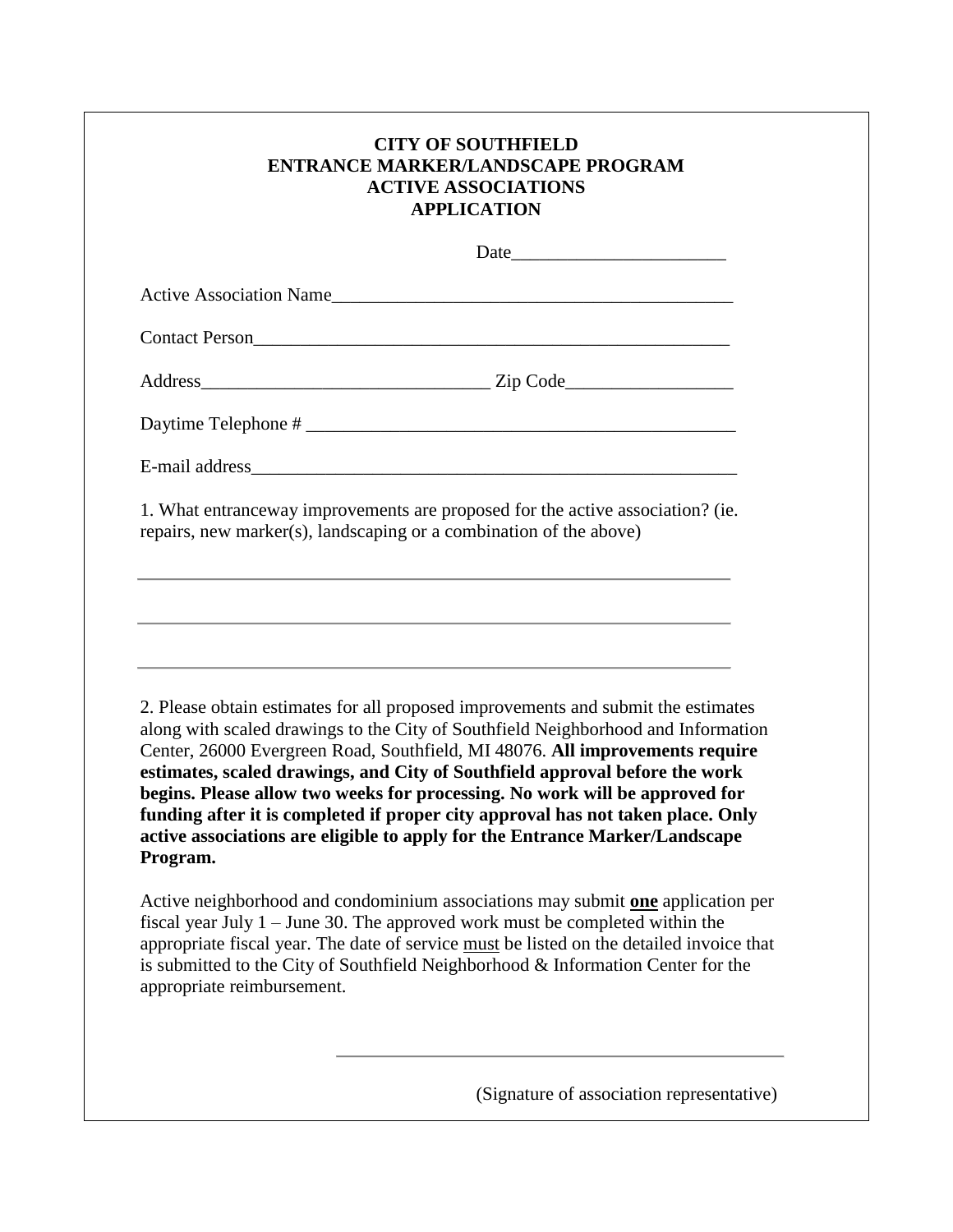## **CITY OF SOUTHFIELD** ENTRANCEWAY PROGRAM INFORMATION FOR ACTIVE ASSOCIATIONS

1. The Southfield Entranceway Program is a beautification program which funds neighborhood and condominium entranceway improvements. The City will provide matching funds at a 2-to-1 ratio to a maximum of \$1,000. (For example: if a project costs \$1,500 and the neighborhood spends \$500 the City will match the neighborhood total with \$1,000.)

2. New markers and landscaping as well as renovations of existing markers and landscaping are eligible for funding.

3. All proposals require Neighborhood and Information and/or Planning Department staff approval. Unapproved projects are not funded.

4. Cost estimates and scaled drawings are required for each improvement. Landscape plans must list all plant material, types and sizes. Plantings should be guaranteed for one year. Sign plans will include a location map, showing right-of-way and property lines as well as curbs or street edges. Only perennial plants will be funded in this program.

5. New proposals in the City's right-of-way or near an Oakland County Road may require City Council and/or Oakland County Road Commission approval.

6. New markers placed on private property require a permission letter from the owner.

7. All new entrance marker requests require a sign permit and compliance with city ordinances.

a. New entrance markers in the sight triangle cannot be higher than 3' above the road. (The sight triangle is formed by measuring 25' along each right-of-way from the corner and connecting the two lines.)

b. New entrance markers cannot be larger than  $5\frac{1}{2}$  by 2' and no more than 3' in height.

c. Subdivision associations are limited to two (2) signs per subdivision.

d. Condominium associations are limited to one (1) wall sign or one (1) garden ground sign per complex.

8. The maintenance of the entrance marker(s) and/or landscaping is the homeowner association's responsibility.

9. Associations or their contractors are reimbursed with a single payment after all work is complete and inspected by city staff and a detailed invoice which also includes the date of completion is submitted. Checks are usually issued within two weeks of final approval.